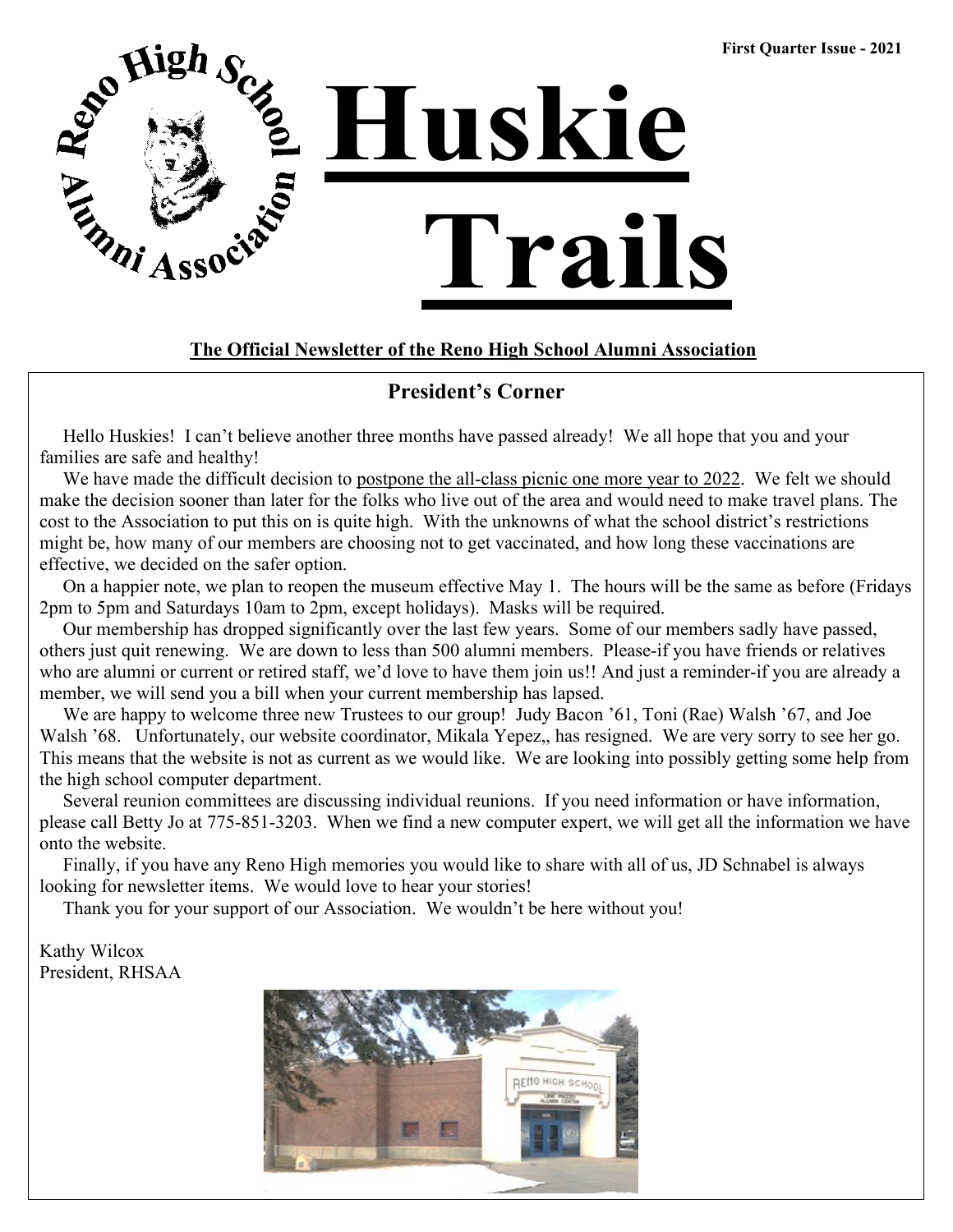





### **Farewell to Dawn Wells**

Reno native and notable actress Dawn Wells died due to COVID-19 complications on December 30, 2020. She was 82.

Dawn graduated with honors from Reno High in 1956 and participated in many school activities including Girl s State, Filibusters, Huskiettes, Re-Wa-Ne, Varsity Debate and Honor Society. After high school, Dawn attended the all-woman s Stephens College in Missouri and later transferred to the University of Washington majoring in theater. She was crowned Miss Nevada in 1959 and represented Nevada in the Miss America pageant in 1960. Dawn s most noteworthy achievement was starring as Mary Ann Summers on the popular CBS series, 'Gilligan s Island from 1964 to 1967. She played the wholesome Mary Ann among a misfit band of shipwrecked castaways on the sitcom.

Over the years, she appeared in such shows as 77 Sunset Strip, Maverick, Bonanza, the Joey Bishop Show and Hawaiian Eye. Dawn also appeared and starred in TV shows, including Wild Wild West, The F.B.I., Vegas, Growing Pains, The Bold and the Beautiful, Baywatch and Two and a Half Men. In 2013 Dawn was honored for her work with Tennessee-based refuge, The Elephant Sanctuary. She was also a supporter of the Terry Lee Wells Discovery Museum in Reno. Terry and Dawn were cousins.

To mark the 50<sup>th</sup> Anniversary of Gilligan s Island, Dawn wrote, "A Guide to Life: What would Mary Ann Do? and Mary Ann's Gilligan's Island Cookbook. She was also a member of the RHS Alumni Association and over the years, attended several class reunions.

As funny woman Jane Lynch tweeted, "Oh, this is so sad. Bon voyage, Mary Ann. Dawn Wells will always be our shining star and she will be greatly missed.





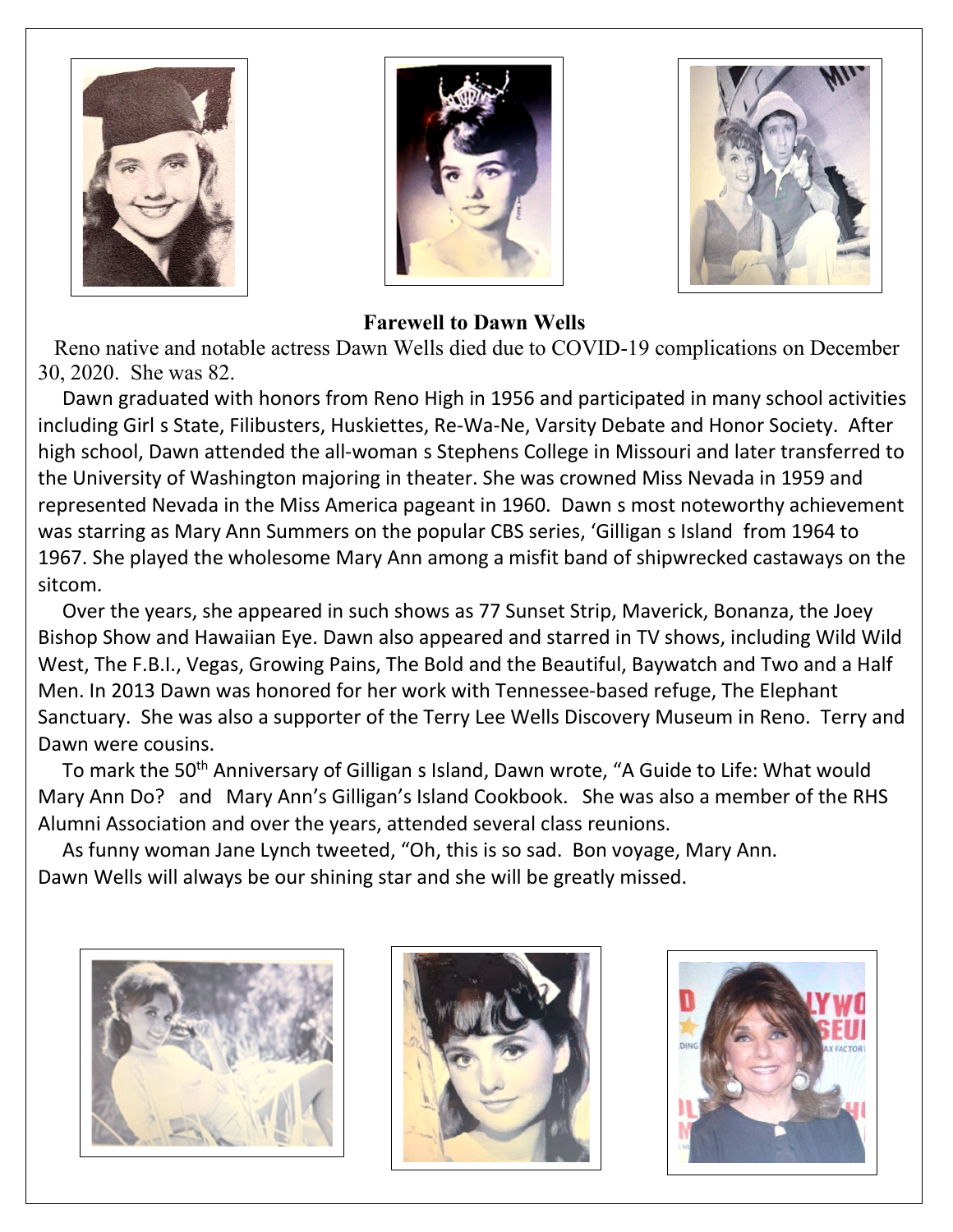### **KULULA AIRLINES HUMOR**

 Kulula is a low-cost South-African airline that doesn't take itself too seriously. Here are some funny announcements:

- 1. On a Kulula flight (there is no assigned seating. You just sit where you want), passengers were apparently having a hard time choosing their seats, when a flight attendant announced, "People, people, we're nor picking out furniture here, find a seat and get in it."
- 2. On another flight with a very "senior" flight attendant crew, the pilot said, "Ladies and gentlemen, we've reached cruising altitude and will be turning down the cabin lights. This is for your comfort and to enhance the appearance of the flight attendants.
- 3. And from the pilot during his welcome address: "Kulula is pleased to announce that we have some of the best flight attendants in the industry. Unfortunately, none of them are on this flight."
- 4. From a Kulula employee: "Welcome aboard Kulula 271 to Port Elizabeth. To operate your seat belt, insert the metal tab into the buckle, and pull tight. It works just like every other seat belt; and, if you don't know how to operate one, you probably shouldn't be out in public unsupervised."
- 5. "In the event of a sudden loss of cabin pressure, masks will descend from the ceiling. Stop screaming, grab the mask, and pull it over your face. If you have a small child traveling with you, secure your mask before assisting with theirs. If you are traveling with more than one small child, pick your favorite."
- 6. "Your seat cushions can be used for flotation; and in the event of an emergency water landing, please paddle to shore and take them with our compliments."
- 7. "Thank you for flying Kulula. We hope you enjoyed giving us the business as much as we enjoyed taking you for a ride."
- 8. As the plane landed and was quickly coming to a stop at the Durban Airport, a lone voice came over the loudspeaker: "Whoa, big fella. WHOA!"
- 9. "As you exit the plane, make sure to gather all of your belongings. Anything left behind will be distributed evenly among the flight attendants. Please do not leave children or spouses."
- 10.Another flight attendant's comment on a less than perfect landing: "We ask you to please remain seated as Captain Kangaroo bounces us to the terminal."
- 11.A pilot wrote that on this particular flight he had hammered his ship into the runway really hard. The airline had a policy which required the first officer to stand at the door while the passengers exited, smile, and give them a "Thanks for flying our airline." Everyone had got off except for a little old lady walking with a cane. She said, "Sir, do you mind if I ask you a question?" "Why, no Ma'am," said the pilot. "What is it?" The little old lady said, "Did we land, or were we shot down?"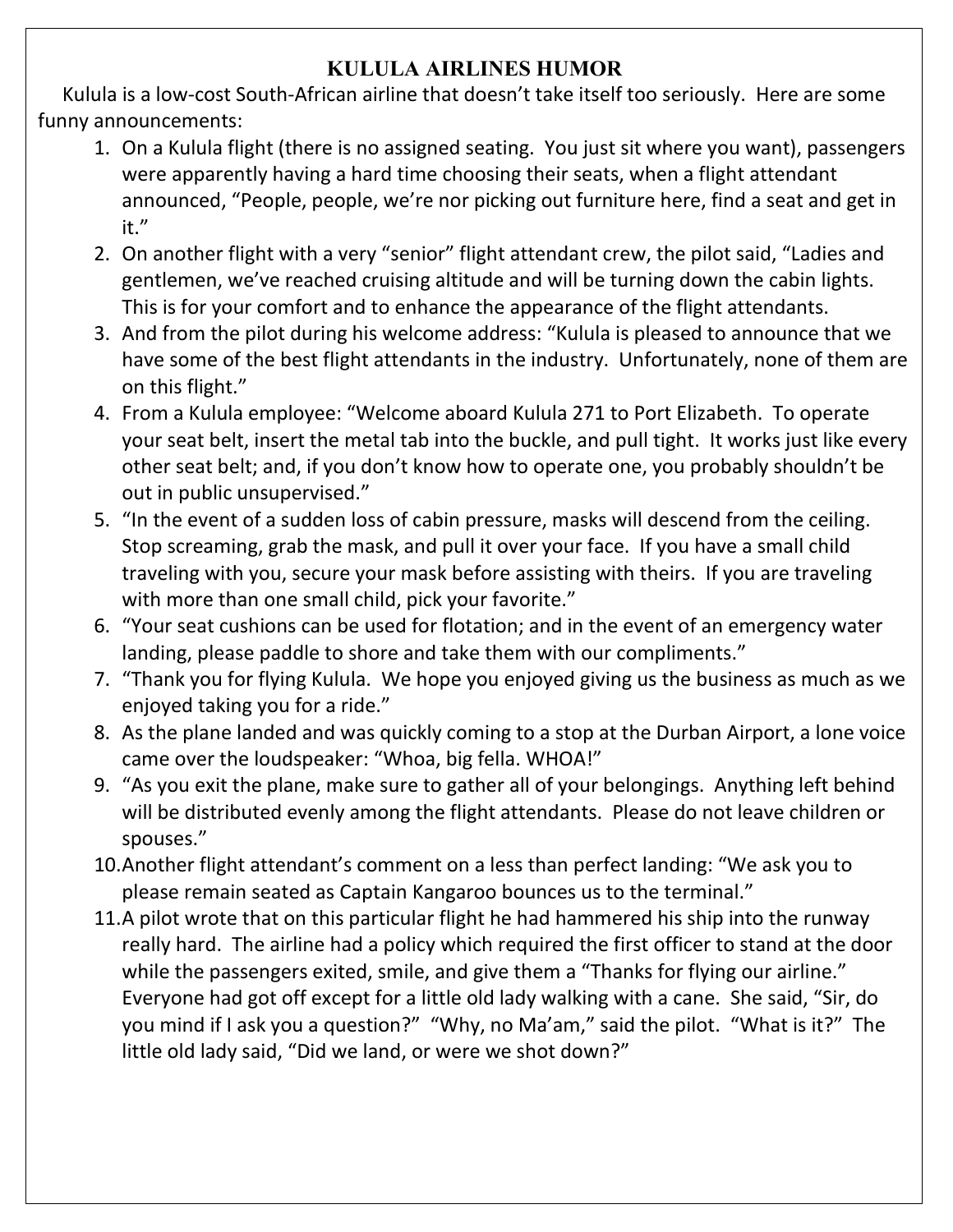

*In looking through old yearbooks, it was discovered there are many clubs that were popular back then but are not around today. An example is the Girls' Club*.

 The club started in 1915 with the purpose to build up girls into an all-around life through physical, social, intellectual, and spiritual development. The club's effort was to get all high school girls acquainted and to support one and other. Every girl was eligible to become a member which was the high school branch of the Y.W.C.A. One of the early projects was rehabilitating and furnishing the girls' rest room which was in bad shape (1917). Dues were 10 cents a month and the club had one social and one business meeting a month.

 In 1918, another club called the Patriotic League was organized, and there was a move to combine this club with the Girl's Club. This was disapproved by club members.

 The girls participated in hiking and swimming activities as well as sponsoring social events. The first event of the year was called "High Jinks" that honored and initiated the freshmen girls. A play was given as a fundraiser and the money (\$100) was given to the yearbook staff and used to send a delegation to a girls' camp called Asilomar. Asilomar is a Hotel and conference center at Pacific Grove, CA. Later they sponsored an annual Halloween Barn Dance as well as a Silver Offering Tea which again were fundraisers. Christmas day baskets of cheer were made and distributed to the poor in Reno.

 The 1921 yearbook stated the Girls Club could have been called a "Friendship Club," because its purpose is to entertain a kind spirit toward all girls and treat them all as equals. A cute poem was included:

> *Tall girls, short girls, big girls, thin, G.C. takes them all in. You don't need money, you don't need pearls, Anybody, everybody, just so you're girls.*

A Mother and Daughter Banquet was held in 1921, and in 1922 a costume party was held called, "No Man's Land." For the next several years, the club continued to have social functions, fundraisers, and sending girls to girls' camp at Asilomar. Then in 1927, there was no mention of the Girls' Club but a new group started called, "G.A.A."or Girls Athletic Association which was formed by the girl's Physical Training instructor, Helen Moser. The purpose of the group was to promote intra-mural sports, physical and mental efficiency, good sportsmanship, athletic activities and the love of the outdoors. It appears that the Girls' Club was replaced by the G.A.A.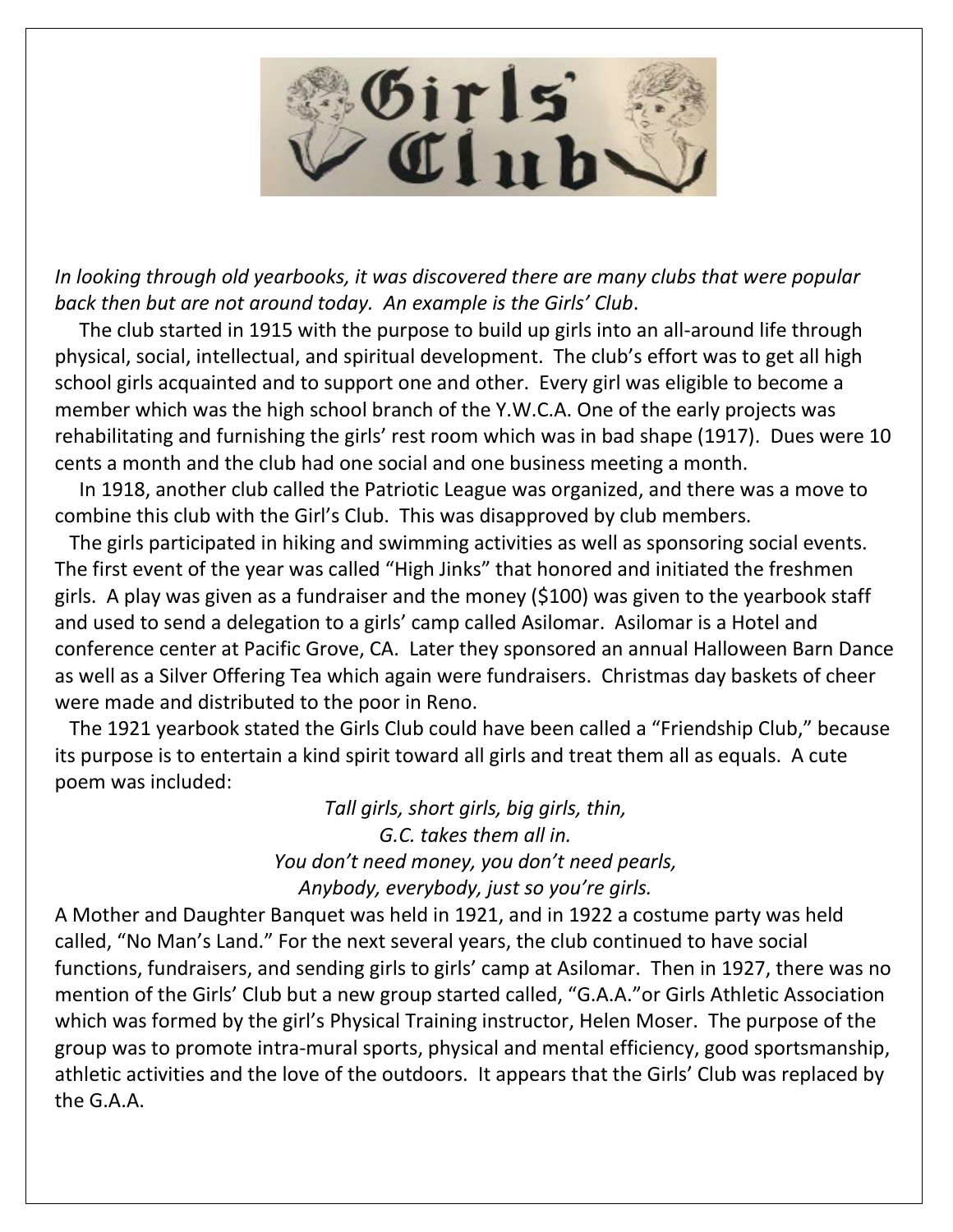## **ODDS AND ENDS**

- Christian Chamberlain, Class of 2017, was an outstanding left-handed pitcher while at RHS. He also successfully pitched for Oregon State and then signed on with the Kansas City Royals. Additionally, Garrett Hampson (2013) plays for the Colorado Rockies, and Justin Watland, (2014) plays for Winnipeg Goldeyes. There are 21 RHS graduates who are currently playing college-level baseball.
- Senior Penelope Smerdon will run for the Nevada cross country and track and field teams. She has won the past three Northern 4A regional cross-country titles and won state last year.
- RHS Sports Due to the pandemic, high school sports have taken a hit this year. Sports are starting to open as follows: Winter sports of basketball and wrestling were supposed to start in early January, but they did not have a season. Skiing got a short season. Fall sports are underway now with a 6-week season including football, volleyball, soccer, tennis, cross country and girl's golf. Baseball, softball, track and field and swimming competing are scheduled for April and May. Attendance at the games is now limited to 100 spectators but it is expected to expand to 250 later this month and only home teams are allowed to have fans. Clark County canceled all fall and winter sports and does not have children in classrooms.
- Most schools from the Northern Class 4A are now in the Class 5A after a realignment before the pandemic shut sports down. Wooster, Hug, Sparks and North Valleys will play in Class 3A. There are no 4A schools in Northern Nevada. Only football athletes, coaches, and game officials are tested for Covid-19 once a week when there is a scheduled game. There will be no state championships in any sports.
- Concerning academics, Reno High School student have been on a hybrid schedule, with some students stuck with online learning and others on an every-other day, in-person learning option.
- Junior volleyball player, Carrie Crom, was selected as the RGJ Athlete of the Week
- Special thanks to Melvin Allard, class of 1958, for his generous donation which makes him a Gold Level Sponsor.

### **REUNIONS**

With the all-class reunion being cancelled this year, many classes are still planning their class reunions. Please notify Betty Jo Baker (775-851-3203) of your plans, so we can advertise and assist with the coordination of your reunion. Remember, you can use the RHS Alumni Center and Museum for part of your activities. If you are unsure if your class is having a reunion this year, contact your class representative for further details. You can find your class representative by calling Betty Jo, emailing the association (rhsaa@renohighalum.com), or leaving a phone message (775-825-2586) at the office. We will publish the list of reunions in the next newsletter. We are missing representatives for the following classes: 1943-49, 1954, 1991, 1997, and 2008.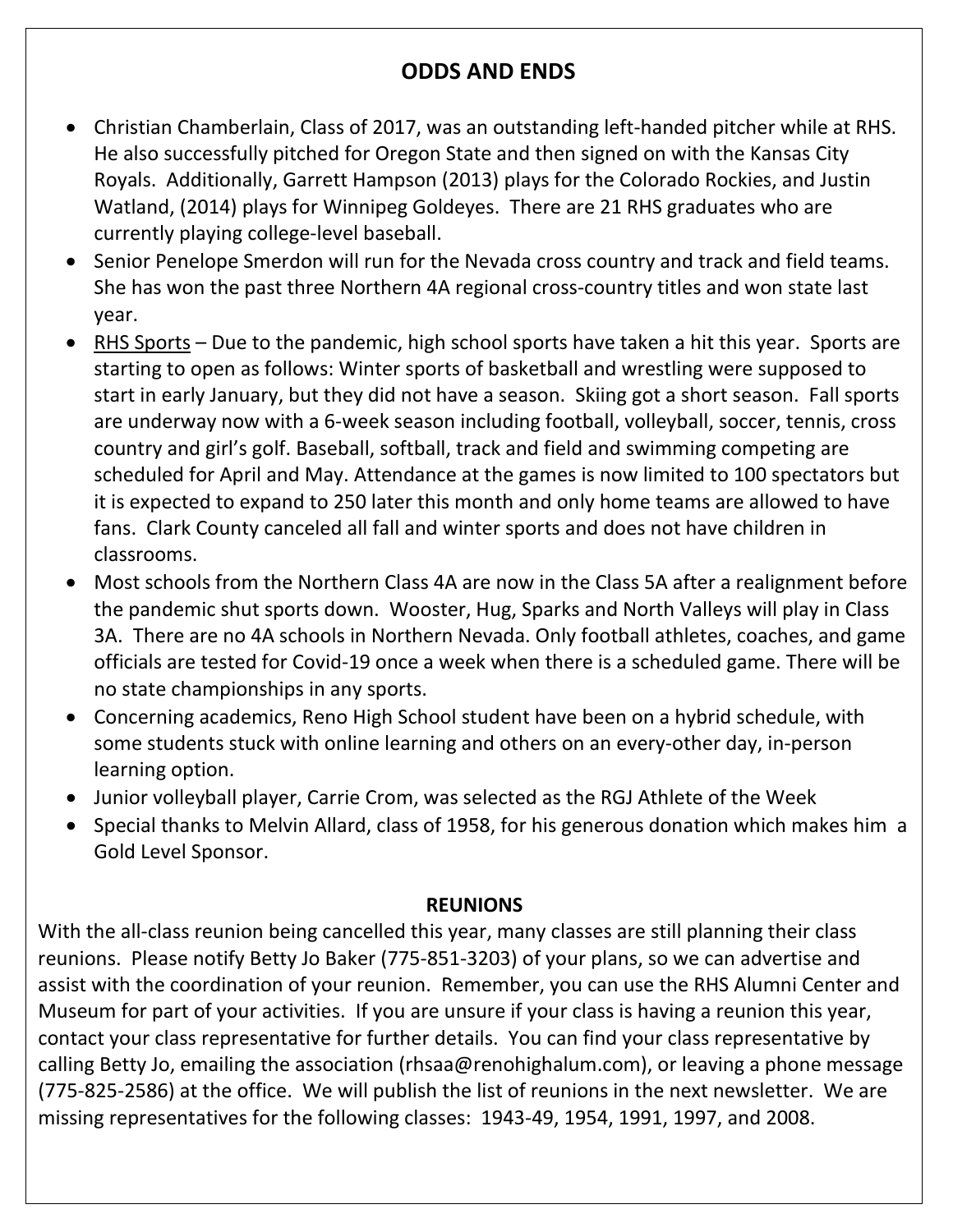**THE RED AND BLUE** Every high school has its colors, Of red, white, blue, or gold; And every loyal student Should these colors sacred hold. So we'll put forth every effort, And our duty try to do, And we'll fight for good old Reno, And the dear old Red and Blue.

So we'll strive in all our studies To prove to all the world, That the Red and Blue of Reno Is the best flag yet unfurled. On the gridiron, track, or diamond, she leads the brave and true, So let us shout for gladness And the dear old Red and Blue.

When we leave the dear old high school, And face the world alone, We will think of days we spent here, As the best we've ever known. And we'll tell in years to follow, As our life work we pursue, How the flag that won the victory, Was the dear old Red and Blue.

*Taken from the 1924 RHS yearbook and based on the "Music of the Orange and Black" (Princeton)*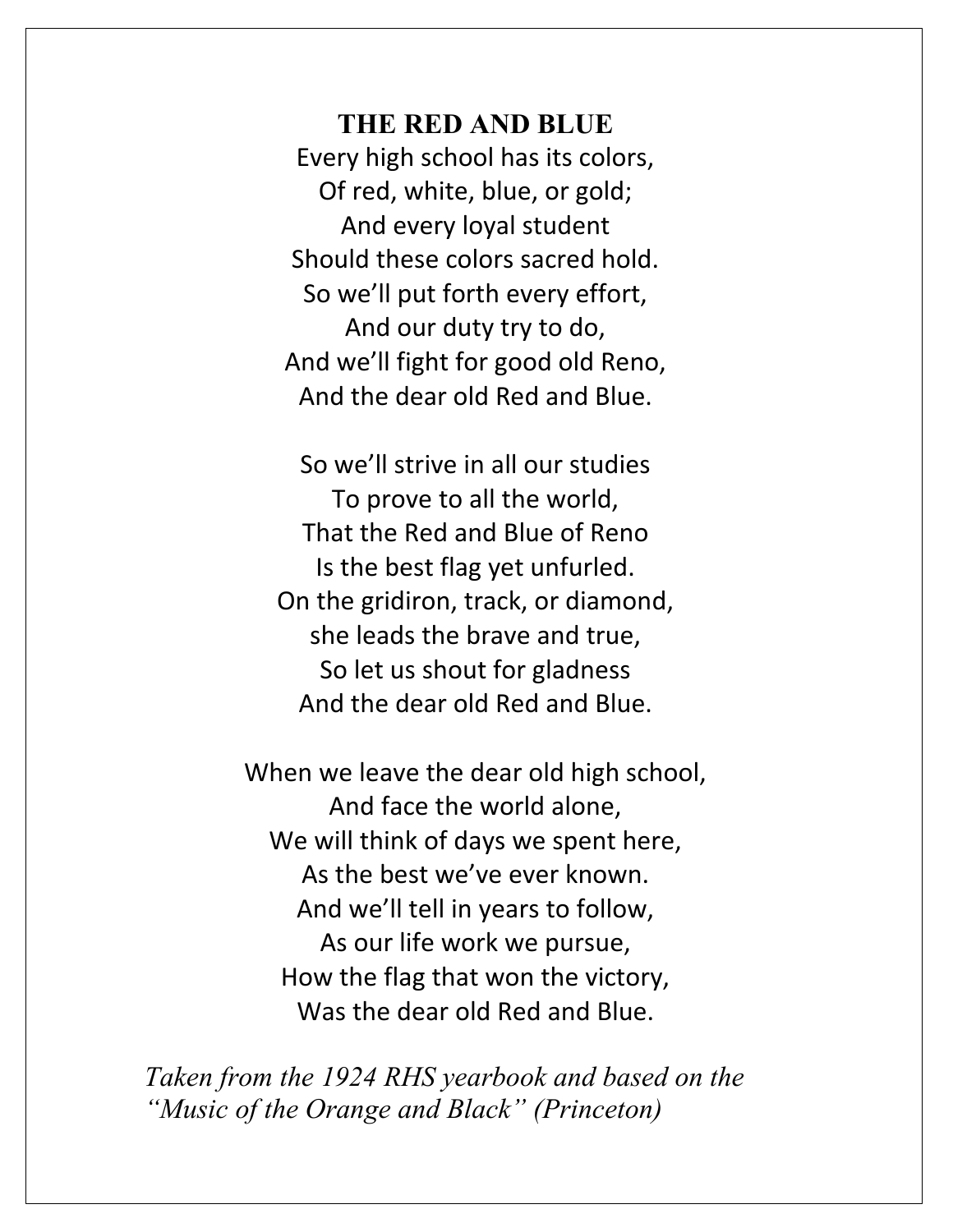# **WHERE THOSE SAYINGS CAME FROM**

- 1. **CLOSE, BUT NO CIGAR**. During carnivals in the 1800's, cigars were rewarded as prizes for winning carnival games.
- 2. **DRESSED TO THE NINES**. Dressed to the nines meant that you were rich enough to literally purchase the entire nine yards it took to make a tailor-fit outfit (including a vest, jacket, etc)
- 3. MAD AS A HATTER. In the 17<sup>th</sup> and 18<sup>th</sup> centuries, hat-makers (hatters) often went insane as a result of mercury poisoning, a side-effect of manufacturing felt hats.
- 4. **GET OFF YOUR HIGH HORSE**. Before cars, owning a horse was a sign of prominence, since nobility and high-ranking military officials were primarily the ones who owned them. Getting off, meant to humble yourself.
- 5. **JUMP ON THE BANDWAGON**. In the mid-1800s, circuses would parade around town before setting up, with bandwagons leading the parade. They drew large crowds, and politicians started renting space on the bandwagons to get face time with an audience.
- 6. **BURNING THE MIDNIGHT OIL**. In the time before electricity, candlelight or lamp oil was used for lighting. When you stayed up late to work, you literally burned lamp oil at midnight.
- 7. **IN THE NICK OF TIME**. Though the 18<sup>th</sup> century, businessmen often kept track of debts owed (and interest that built on loans) by carving nick on a "tally stick." When someone arrived to pay off their debt before the next nick was carved, they'd save that day's worth or interest – hence, "nick of time."
- 8. **BEST FOOT FORWARD**. When bowing to nobility, a gentleman would literally put his best foot forward, extending his leg to take the bow.
- 9. **PULL OUT ALL THE STOPS**. This originated from back when organists would literally pull the stops from every pipe on an organ in order to play at maximum volume.
- 10. **AT THE DROP OF A HAT**. Instead of a gunshot to indicate that a race had started, in the 1800s it was customary to drop a hat to signal the start.

## **A LOOK BACK**

If you are children from the 40's and 50's, here are some old expressions that are hard to define and have disappeared over time. These will confuse the younger generation:

*Heavens to Mergatroyd, Hunky Dory, Don't touch that dial, Carbon copy, You sound like a broken record, You have a lot of moxie, Straighten up and fly right, Heavens to Betsy, Gee whillikers, Jumping Jehosofat, Holy Moley, In like Flynn, Living the life of Riley, Life used to be swell, Kilroy was here, I'll be a monkey's uncle, Knee high to a grasshopper, Fiddlesticks. I'll see you in the funny papers, Don't take any wooden nickels, Wake up and smell the roses, More than Carter has liver pills, See you later, alligator, Okidoki, Snagglepuss, and Monkey Business.*

As children of the fabulous 40's and 50's… we were given one of our most precious gifts: living in the peaceful and comfortable times, created for us by the "Greatest Generation" – our parents.